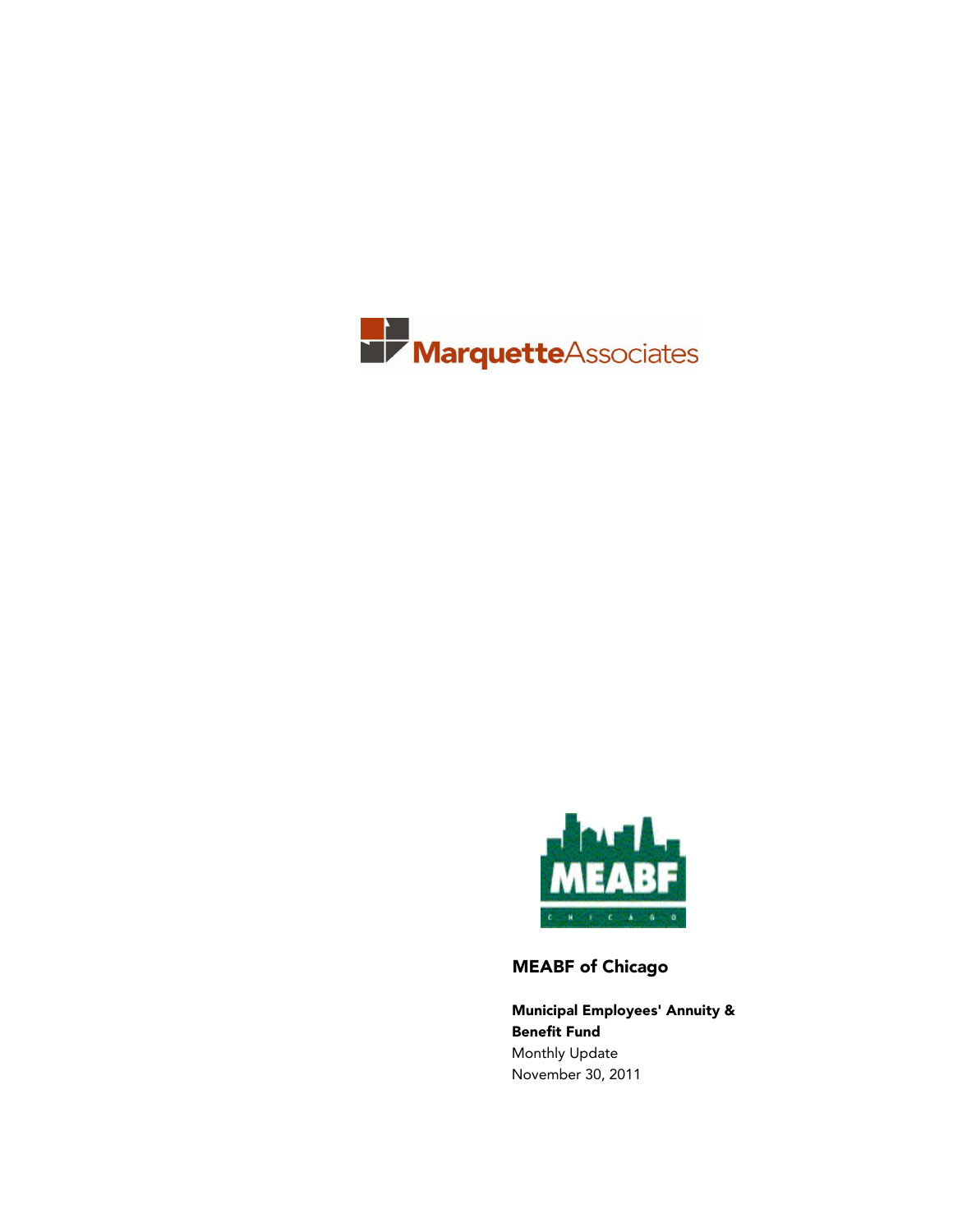## **Preliminary Market Values**

**November 30, 2011**

| <b>Asset Class</b>                 | <b>Investment Manager</b>                | <b>Market Values</b> | <b>Allocation</b> | <b>Target</b> |
|------------------------------------|------------------------------------------|----------------------|-------------------|---------------|
| Fixed Income - Enhanced Index      | Neuberger Berman                         | \$292,874,142        | 5.9%              |               |
| Fixed Income - Core                | <b>LM</b> Capital                        | \$340,366,192        | 6.9%              | 20.0%         |
| Fixed Income - Core                | <b>UBS</b>                               | \$107,163,332        | 2.2%              |               |
| Fixed Income - Intermediate        | Segall, Bryant, & Hamill                 | \$314,079,042        | 6.4%              |               |
| Fixed Income - High Yield          | MacKay Shields                           | \$110,206,138        | 2.2%              |               |
| Fixed Income - Opportunistic       | <b>RBC</b> Global                        | \$70,112,012         | 1.4%              |               |
| Fixed Income - Senior Loan         | Symphony                                 | \$91,098,180         | 1.8%              | 5.0%          |
| <b>Total Fixed Income</b>          |                                          | \$1,325,899,038      | 26.9%             | 25.0%         |
| All-Cap Core Equity                | FIS Group                                | \$137,164,835        | 2.8%              | 2.0%          |
| Large-Cap Value Equity             | <b>Great Lakes</b>                       | \$130,866,879        | 2.7%              | 2.0%          |
| Large-Cap Value Equity             | Herndon                                  | \$119,651,800        | 2.4%              | 2.0%          |
| Large-Cap Core Equity              | Rhumbline                                | \$298,992,728        | 6.1%              | 5.0%          |
| Large-Cap Growth Equity            | CastleArk                                | \$124,892,797        | 2.5%              | 2.0%          |
| Large-Cap Growth Equity            | Holland                                  | \$136,988,472        | 2.8%              | 2.0%          |
| Mid-Cap Core Equity                | Earnest                                  | \$86,326,146         | 1.8%              | 1.7%          |
| Mid-Cap Growth Equity              | William Blair                            | \$89,426,543         | 1.8%              | 1.7%          |
| Mid-Cap Growth Equity              | Geneva Capital                           | \$97,469,931         | 2.0%              | 1.7%          |
| <b>SMID-Cap Value Equity</b>       | Ariel                                    | \$106,254,131        | 2.2%              | 2.5%          |
| Small-Cap Value Equity             | Keeley                                   | \$134,288,962        | 2.7%              | 2.5%          |
| <b>Total U.S. Equity</b>           |                                          | \$1,462,323,224      | 29.7%             | 25.0%         |
| <b>International Core Equity</b>   | NTGI ACWI ex. U.S.                       | \$260,429,838        | 5.3%              |               |
| <b>International Value Equity</b>  | LSV                                      | \$136,686,674        | 2.8%              |               |
| <b>International Growth Equity</b> | Madison Square (formerly MacKay Shields) | \$91,787,456         | 1.9%              | 13.0%         |
| <b>International Growth Equity</b> | <b>Walter Scott</b>                      | \$97,506,012         | 2.0%              |               |
| Int'l Small-Cap Equity             | NTGI Small-Cap International             | \$228,045,851        | 4.6%              | 5.0%          |
| Int'l Emerging Core Equity         | William Blair                            | \$141,942,402        | 2.9%              | 2.0%          |
| <b>Total International Equity</b>  |                                          | \$956,398,234        | 19.4%             | 20.0%         |
| Hedged Equity Fund of Funds        | K <sub>2</sub> Advisors                  | \$238,770,630        | 4.8%              | 5.0%          |
| Hedged Equity Fund of Funds        | <b>Rock Creek</b>                        | \$245,390,688        | 5.0%              | 5.0%          |
| <b>Total Hedged Equity</b>         |                                          | \$484,161,318        | 9.8%              | 10.0%         |
|                                    |                                          |                      |                   |               |
| <b>Total Private Equity</b>        |                                          | \$211,869,409        | 4.3%              | 10.0%         |
| <b>Total Real Estate</b>           |                                          | \$395,177,503        | $8.0\%$           | 10.0%         |
| Cash                               | Various Cash Accounts                    | \$92,337,765         | 1.9%              |               |
| <b>Total Cash Equivalents</b>      |                                          | \$92,337,765         | 1.9%              | $0.0\%$       |
|                                    |                                          |                      |                   |               |
| <b>TOTAL PORTFOLIO</b>             |                                          | \$4,928,166,491      | 100.0%            | $100.0\%$     |

 $1$  Market value estimated using November 2011 preliminary return.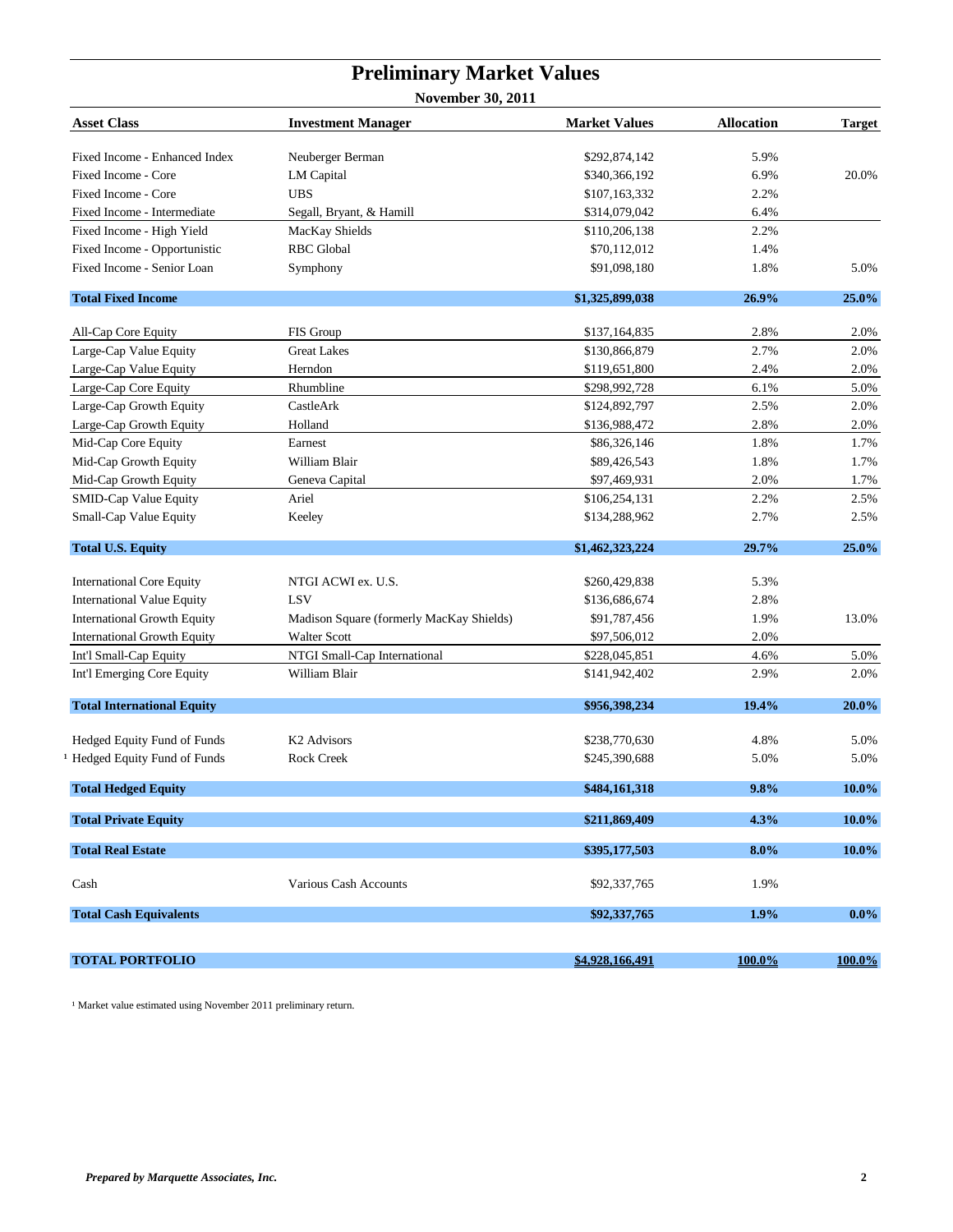# **Total Fund Preliminary Performance (Net of Fees)\***

**November 30, 2011**

|                                                      |                    | Annualized         |              |              |                |                 | <b>Calendar Year</b> |                |                |                      |               |                      |
|------------------------------------------------------|--------------------|--------------------|--------------|--------------|----------------|-----------------|----------------------|----------------|----------------|----------------------|---------------|----------------------|
|                                                      | <b>Month</b>       | <b>YTD</b>         | 1 Year       | 2 Year       | 3 Year         | 4 Year          | 5 Year               | 2010           | 2009           | 2008                 | 2007          | 2006                 |
| <b>Total Fund - Gross</b><br><b>Total Fund - Net</b> | $-1.1%$<br>$-1.1%$ | $0.0\%$<br>$-0.2%$ | 4.6%<br>4.3% | 7.8%<br>7.5% | 11.7%<br>11.4% | $0.4\%$<br>0.1% | 2.1%<br>$1.7\%$      | 14.4%<br>14.1% | 19.8%<br>19.5% | $-28.4%$<br>$-28.7%$ | 7.6%<br>7.3%  | 13.0%<br>12.7%       |
| <b>Benchmark</b><br><b>Actuarial Rate of Return</b>  | $---$              | $---$              | 8.0%         | 8.0%         | 8.0%           | 8.0%            | 8.0%                 | 8.0%           | 8.0%           | 8.0%                 | 8.0%          | 8.0%                 |
| <b>Total Fixed Income Composite</b>                  | $-0.5%$            | 5.8%               | 5.1%         | 6.6%         | 9.5%           | 4.9%            | 4.9%                 | 8.0%           | 12.5%          | $-4.6%$              | 5.3%          | 4.6%                 |
| <b>Benchmark</b><br>BarCap Aggregate                 | $-0.1\%$           | 6.7%               | 5.5%         | 5.8%         | 7.7%           | 6.2%            | 6.1%                 | 6.5%           | 5.9%           | 5.2%                 | 7.0%          | 4.3%                 |
| <b>Total U.S. Equity Composite</b>                   | $0.1\%$            | $0.9\%$            | 7.6%         | 12.4%        | 18.7%          | 0.1%            | 1.6%                 | 20.6%          | 34.7%          | $-38.7%$             | 5.4%          | 12.8%                |
| <b>Benchmark</b><br>Wilshire 5000                    | $-0.3%$            | 0.1%               | 6.9%         | 9.7%         | 15.2%          | $-1.6%$         | 0.2%                 | 17.2%          | 29.4%          | $-37.3%$             | 5.7%          | 15.9%                |
| <b>Total International Equity Composite</b>          | $-4.9%$            | $-12.2%$           | $-5.1%$      | 1.7%         | 15.4%          | $-2.3%$         | 1.8%                 | 15.3%          | 42.1%          | $-36.6%$             | 14.4%         | 30.0%                |
| <b>Benchmark</b><br><b>MSCI EAFE</b>                 | $-4.9\%$           | $-11.3%$           | $-4.1%$      | $-1.5%$      | 10.1%          | $-8.6%$         | $-4.0%$              | 7.8%           | 31.8%          | $-43.4%$             | 11.2%         | 26.3%                |
| <b>Total Hedge Fund Composite</b>                    | $-0.4%$            | $-4.2%$            | $-2.0%$      | 0.8%         | $\frac{1}{2}$  | $\sim$ $\sim$   | $\sim$ $\sim$ $\sim$ | 5.3%           | $- - -$        | $- - -$              | $\sim$ $\sim$ | $\sim$ $\sim$ $\sim$ |
| <b>Benchmark</b><br><b>HFRX Hedged Equity</b>        | $-1.3%$            | $-18.4%$           | $-14.1%$     | $-5.8%$      | $-0.4%$        | $-7.1%$         | $-4.7%$              | 8.9%           | 13.1%          | $-25.5%$             | 3.2%          | 9.2%                 |

\* Current Data is preliminary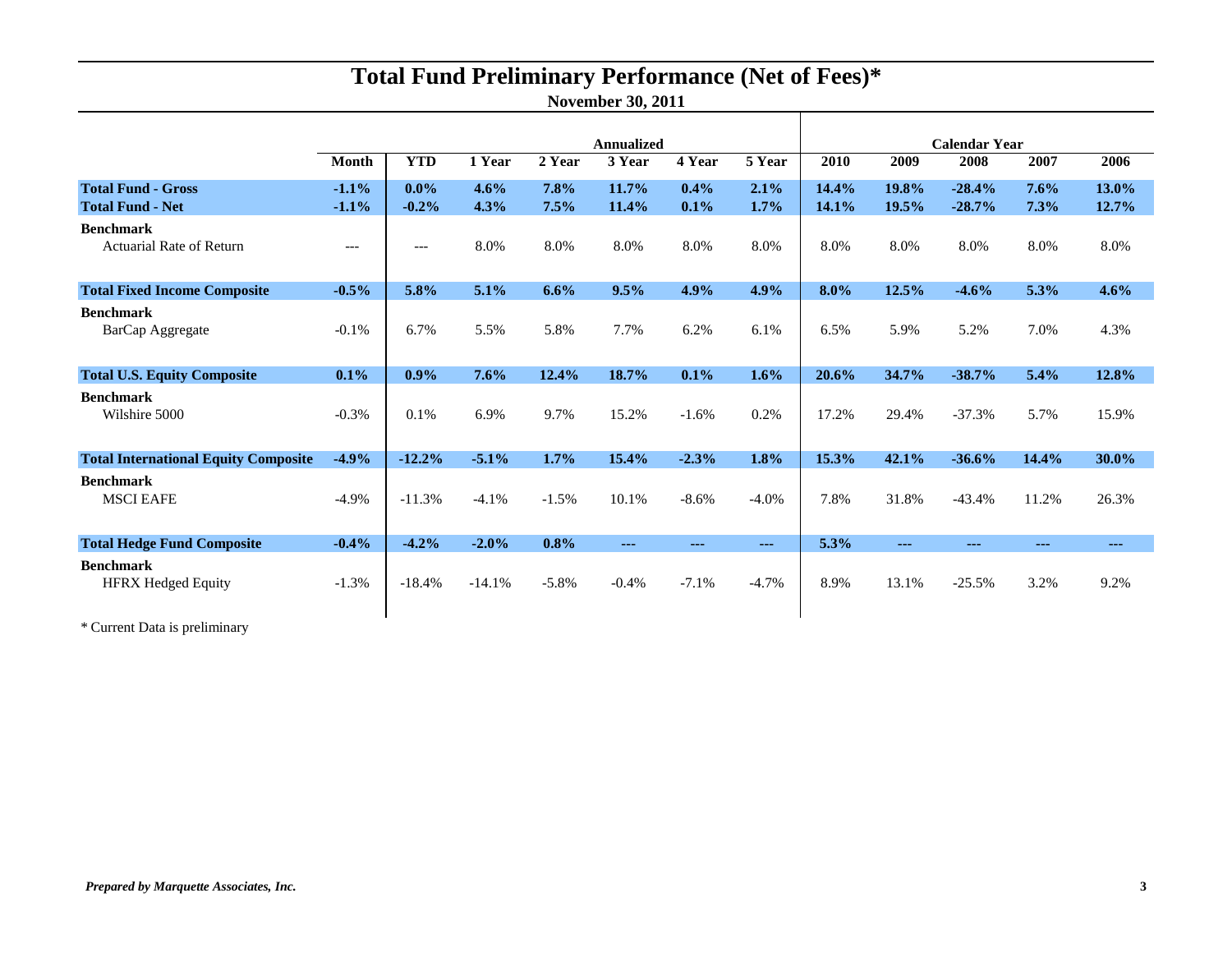## **November 30, 2011 Preliminary Annualized Fixed Income Investment Manager Performance (Gross of Fees)**

|                                                                |                    | <b>Annualized</b> |              |               |                |                |               | <b>Calendar Year</b> |                |                      |              |                |
|----------------------------------------------------------------|--------------------|-------------------|--------------|---------------|----------------|----------------|---------------|----------------------|----------------|----------------------|--------------|----------------|
|                                                                | <b>Month</b>       | <b>YTD</b>        | 1 Year       | 2 Year        | 3 Year         | 4 Year         | 5 Year        | 2010                 | 2009           | 2008                 | 2007         | 2006           |
| <b>Core Fixed Income</b>                                       |                    |                   |              |               |                |                |               |                      |                |                      |              |                |
| <b>LM</b> Capital                                              | $-0.6%$            | 6.1%              | 4.7%         | 5.5%          | ---            | ---            | ---           | 6.3%                 | ---            | ---                  | ---          | ---            |
| <b>UBS</b>                                                     | $-0.2%$            | 5.9%              | 5.4%         | $---$         | ---            | $---$          | $---$         | ---                  | ---            | $--$                 | $--$         | ---            |
| <b>Benchmark</b><br>BarCap Aggregate                           | $-0.1%$            | 6.7%              | 5.5%         | 5.8%          | 7.7%           | 6.2%           | 6.1%          | 6.5%                 | 5.9%           | 5.2%                 | 7.0%         | 4.3%           |
| <b>Enhanced Index Fixed Income</b>                             |                    |                   |              |               |                |                |               |                      |                |                      |              |                |
| <b>Neuberger Berman</b>                                        | $-0.4%$            | 6.1%              | 5.3%         | 6.9%          | 10.6%          | 6.5%           | 6.3%          | 8.8%                 | 13.0%          | $-1.7%$              | 6.2%         | 4.5%           |
| <b>Benchmark</b><br>BarCap Aggregate                           | $-0.1%$            | 6.7%              | 5.5%         | 5.8%          | 7.7%           | 6.2%           | 6.1%          | 6.5%                 | 5.9%           | 5.2%                 | 7.0%         | 4.3%           |
| <b>Intermediate Fixed Income</b>                               |                    |                   |              |               |                |                |               |                      |                |                      |              |                |
| Segall, Bryant, & Hamill                                       | $-0.1%$            | 5.4%              | 4.0%         | 5.3%          | ---            | $\overline{a}$ | $---$         | 6.8%                 | ---            | $---$                | $---$        | ---            |
| <b>Benchmark</b><br>BarCap Intermediate Gov't/Credit           | $-0.2%$            | 5.0%              | 3.7%         | 4.7%          | 6.4%           | 5.4%           | 5.6%          | 5.9%                 | 5.2%           | 5.1%                 | 7.4%         | 4.1%           |
| <b>High Yield Fixed Income</b>                                 |                    |                   |              |               |                |                |               |                      |                |                      |              |                |
| <b>MacKay Shields</b>                                          | $-1.2%$            | 4.9%              | 6.4%         | 9.9%          | $---$          | $\overline{a}$ | $\frac{1}{2}$ | 12.9%                | $---$          | $\overline{a}$       | $- - -$      | ---            |
| <b>Benchmark</b><br>BarCap High Yield<br>BarCap US HY Ba Index | $-3.1%$<br>$-1.5%$ | 1.1%<br>4.4%      | 3.1%<br>5.4% | 8.8%<br>10.8% | 25.9%<br>22.8% | 7.9%<br>9.6%   | 7.1%<br>8.1%  | 14.8%<br>14.6%       | 59.4%<br>46.1% | $-26.9%$<br>$-17.5%$ | 3.2%<br>1.8% | 13.7%<br>10.1% |
| <b>Opportunistic Fixed Income</b>                              |                    |                   |              |               |                |                |               |                      |                |                      |              |                |
| <b>RBC</b> Global                                              | $-0.7%$            | 4.2%              | 4.3%         | 12.4%         | $---$          | $\overline{a}$ | $---$         | 20.9%                | $---$          | ---                  | ---          | ---            |
| <b>Benchmark</b><br>BarCap Aggregate                           | $-0.1%$            | 6.7%              | 5.5%         | 5.8%          | 7.7%           | 6.2%           | 6.1%          | 6.5%                 | 5.9%           | 5.2%                 | 7.0%         | 4.3%           |
| <b>Senior Loan Fixed Income</b>                                |                    |                   |              |               |                |                |               |                      |                |                      |              |                |
| <b>Symphony</b>                                                | $-0.5%$            | 3.5%              | 5.1%         | 9.4%          | ---            | ---            | ---           | 12.1%                | ---            |                      |              |                |
| <b>Benchmark</b><br>CSFB Leveraged Loan                        | $-0.4%$            | 1.3%              | 2.7%         | 7.0%          | 15.8%          | 3.6%           | 3.4%          | 10.0%                | 44.9%          | $-28.8%$             | 1.9%         | 7.3%           |

Signifies Underperformance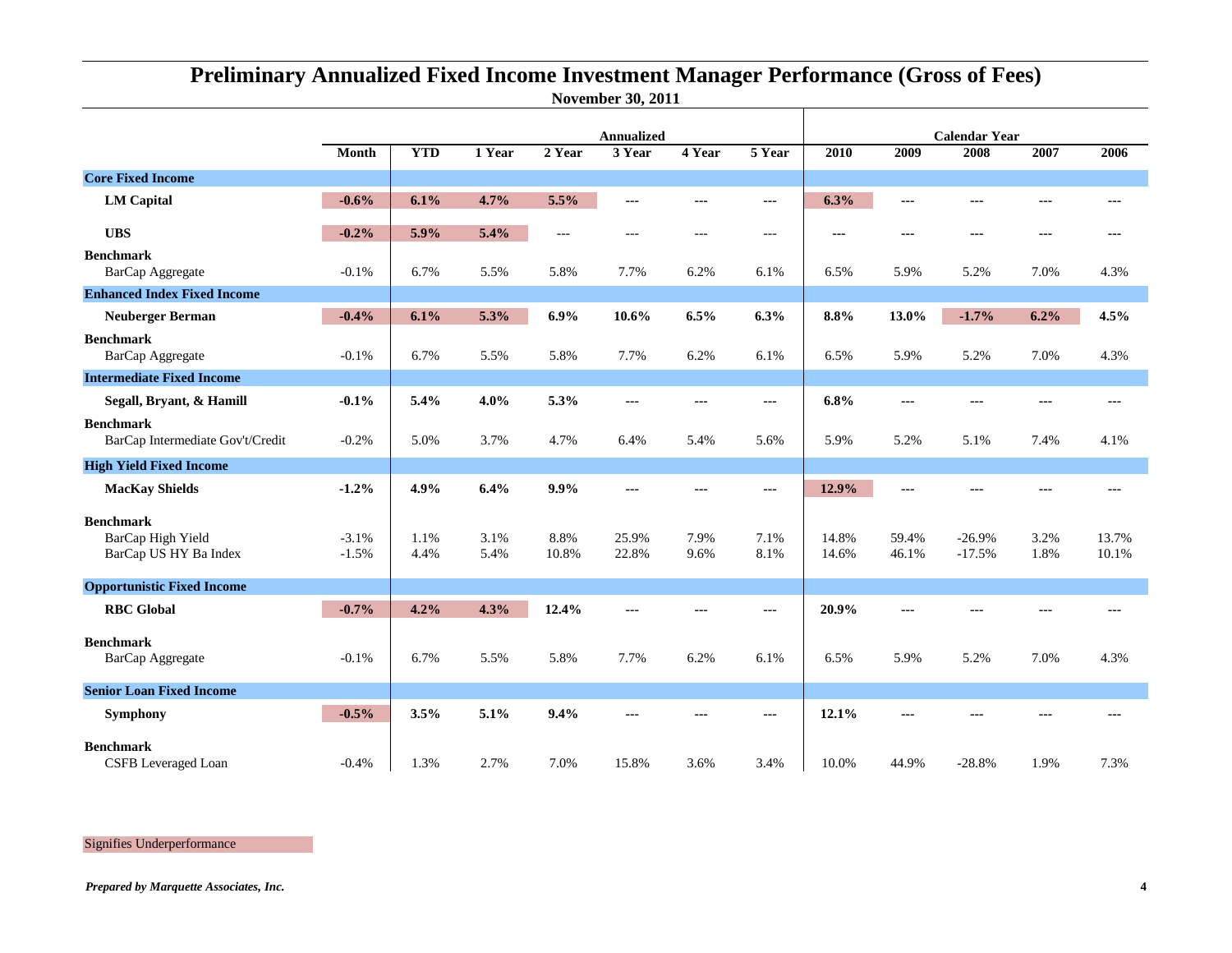|                                                                               |                    | <b>Annualized</b>  |              |                |                |                | <b>Calendar Year</b> |                |                |                      |               |                |
|-------------------------------------------------------------------------------|--------------------|--------------------|--------------|----------------|----------------|----------------|----------------------|----------------|----------------|----------------------|---------------|----------------|
|                                                                               | Month              | <b>YTD</b>         | 1 Year       | 2 Year         | 3 Year         | 4 Year         | 5 Year               | 2010           | 2009           | 2008                 | 2007          | 2006           |
| <b>All-Cap Core Equity</b>                                                    |                    |                    |              |                |                |                |                      |                |                |                      |               |                |
| <b>FIS Group</b>                                                              | $-0.1%$            | $-1.5%$            | 5.3%         | ---            | ---            | ---            | $\overline{a}$       | ---            | ---            |                      | ---           |                |
| <b>Benchmark</b><br>50% Russell 1000 / 50% Russell 2000                       | $-0.3%$            | $-2.0%$            | 5.1%         | 11.9%          | 16.4%          | $-0.6%$        | 0.2%                 | 21.4%          | 28.0%          | $-35.6%$             | 2.1%          | 17.0%          |
| <b>Large-Cap Value Equity</b>                                                 |                    |                    |              |                |                |                |                      |                |                |                      |               |                |
| <b>Great Lakes</b>                                                            | $1.0\%$            | 3.8%               | 10.7%        | 11.9%          | 14.6%          | $-1.7%$        | 0.8%                 | 18.0%          | 22.9%          | $-37.3%$             | 7.4%          | 15.5%          |
| <b>Herndon</b>                                                                | $---$              |                    | ---          | ---            |                | $---$          | $---$                | $---$          | ---            | ---                  | ---           |                |
| <b>Benchmark</b><br>Russell 1000 Value                                        | $-0.5%$            | $-1.6%$            | 6.2%         | 7.6%           | 11.3%          | $-4.0%$        | $-2.6%$              | 15.5%          | 19.7%          | $-36.9%$             | $-0.2%$       | 22.3%          |
| <b>Large-Cap Core Equity</b>                                                  |                    |                    |              |                |                |                |                      |                |                |                      |               |                |
| <b>RhumbLine</b>                                                              | $-0.2%$            | 1.3%               | $8.0\%$      | 8.8%           | 14.2%          | $---$          | $---$                | 14.8%          | 26.6%          |                      | ---           |                |
| <b>Benchmark</b><br>S&P 500                                                   | $-0.2%$            | 1.1%               | 7.8%         | 8.9%           | 14.1%          | $-2.1%$        | $-0.2%$              | 15.1%          | 26.5%          | $-37.0%$             | 5.5%          | 15.8%          |
| <b>Large-Cap Growth Equity</b>                                                |                    |                    |              |                |                |                |                      |                |                |                      |               |                |
| <b>CastleArk</b>                                                              | $-0.6%$            | 3.4%               | 9.5%         | 14.4%          | 18.9%          | $-0.7%$        | 3.3%                 | 21.7%          | 37.4%          | $-44.9%$             | 25.6%         | 5.4%           |
| <b>Holland</b>                                                                | 0.3%               | $6.0\%$            | 10.9%        | 12.7%          | 19.9%          | 3.6%           | 4.9%                 | 16.1%          | 40.5%          | $-33.8%$             | 9.4%          | 6.8%           |
| <b>Benchmark</b><br>Russell 1000 Growth                                       | 0.0%               | 3.0%               | 8.6%         | 11.3%          | 18.9%          | 0.3%           | 2.6%                 | 16.7%          | 37.2%          | $-38.4%$             | 11.8%         | 9.1%           |
| <b>Mid-Cap Core Equity</b>                                                    |                    |                    |              |                |                |                |                      |                |                |                      |               |                |
| <b>Earnest</b>                                                                | 0.5%               | 1.1%               | 8.1%         | 15.6%          | 23.9%          | 2.3%           | 3.1%                 | 26.8%          | 43.3%          | $-41.4%$             | 8.7%          | ---            |
| <b>Benchmark</b><br>Russell MidCap                                            | $-0.5%$            | $-1.4%$            | 5.4%         | 14.3%          | 21.9%          | 0.4%           | 1.4%                 | 25.5%          | 40.5%          | $-41.5%$             | 5.6%          | 15.3%          |
| <b>Mid-Cap Growth Equity</b>                                                  |                    |                    |              |                |                |                |                      |                |                |                      |               |                |
| <b>Geneva Capital</b>                                                         | 1.7%               | 6.3%               | 11.8%        | 21.3%          | ---            | $\overline{a}$ | ---                  | 31.0%          | ---            |                      | ---           | ---            |
| <b>William Blair</b>                                                          | 1.2%               | 4.9%               | 10.7%        | 18.6%          | 22.8%          | 2.7%           | ---                  | 25.4%          | 36.2%          | $-38.4%$             | 12.8%         |                |
| <b>Benchmark</b><br>Russell MidCap Growth<br><sup>1</sup> WB Custom Benchmark | $-0.5%$<br>$-0.5%$ | $-0.2%$<br>$-0.2%$ | 6.1%<br>6.1% | 15.8%<br>15.8% | 24.2%<br>20.9% | 0.8%<br>1.3%   | 2.6%<br>1.5%         | 26.4%<br>26.4% | 46.3%<br>32.8% | $-44.3%$<br>$-36.8%$ | 11.4%<br>1.4% | 10.7%<br>16.2% |
| <b>SMID-Cap Value Equity</b>                                                  |                    |                    |              |                |                |                |                      |                |                |                      |               |                |
| <b>Ariel</b>                                                                  | $-1.3%$            | $-11.1%$           | $-2.9%$      | 10.2%          | 25.5%          | $-0.5%$        | 0.5%                 | 26.6%          | 66.3%          | $-47.0%$             | $-0.3%$       | 10.2%          |
| <b>Benchmark</b><br>Russell 2500 Value                                        | $-0.2%$            | $-4.9%$            | 2.5%         | 12.6%          | 17.1%          | 0.5%           | $-0.7%$              | 24.8%          | 27.7%          | $-32.0%$             | $-7.3%$       | 20.2%          |
| <b>Small-Cap Value Equity</b>                                                 |                    |                    |              |                |                |                |                      |                |                |                      |               |                |
| Keelev                                                                        | 0.8%               | $-3.5%$            | 4.2%         | 14.0%          | 20.6%          | $-1.6%$        | 0.2%                 | 27.3%          | 38.9%          | $-45.2%$             | 6.1%          | 16.7%          |
| <b>Benchmark</b><br><sup>2</sup> Custom Benchmark                             | $-0.2%$            | $-7.0%$            | 0.8%         | 11.6%          | 16.2%          | $-2.3%$        | $-1.7%$              | 24.5%          | 29.2%          | $-38.4%$             | $-1.4%$       | 20.2%          |

### **November 30, 2011 Preliminary Annualized U.S. Equity Investment Manager Performance (Gross of Fees)**

<sup>1</sup> Custom Benchmark is currently Russell MidCap Growth. Before 6/1/09, it is Russell 2500.

² Custom Benchmark is currently Russell 2000 Value. Before 8/1/09, it is Russell MidCap Value.

Signifies Underperformance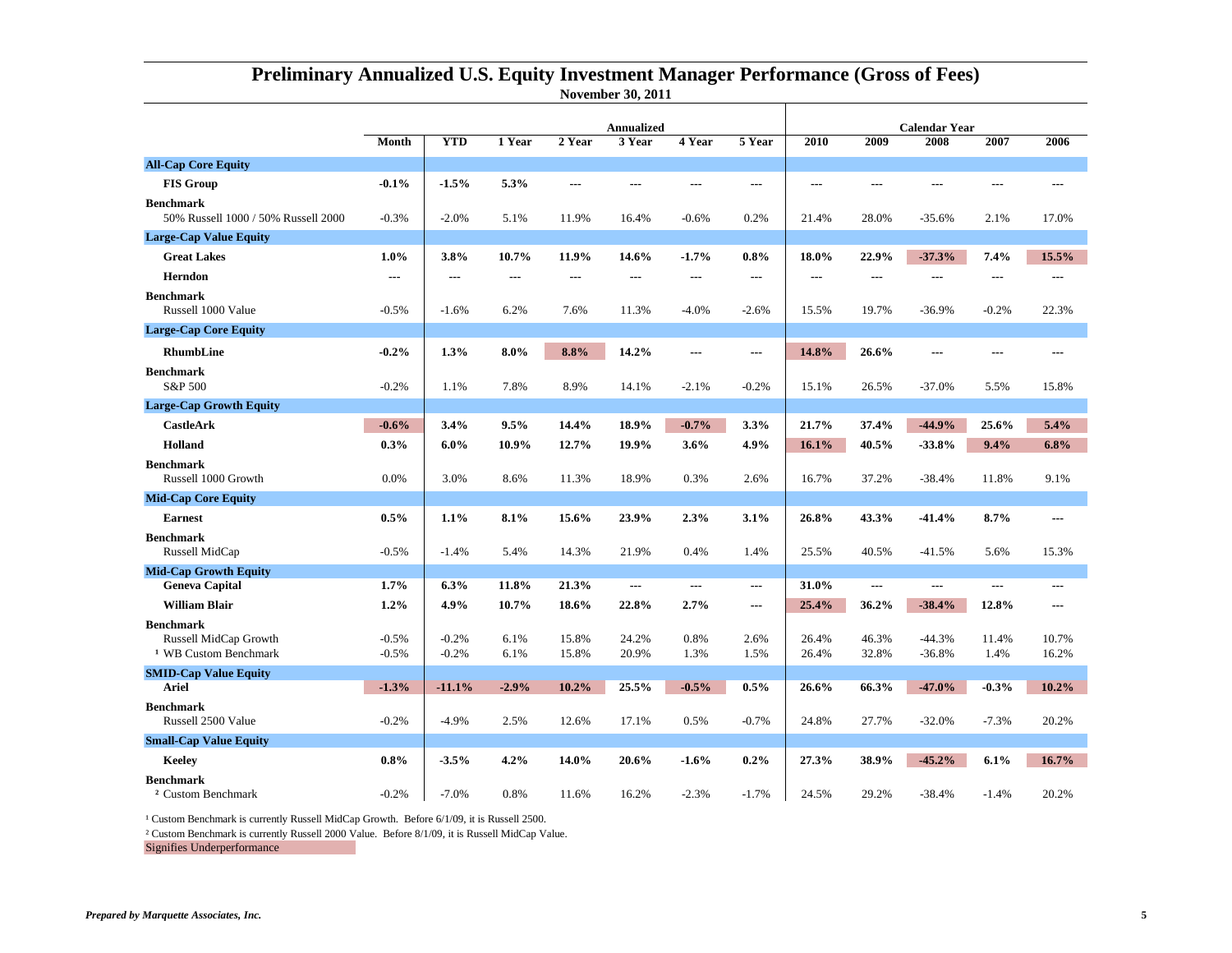## **November 30, 2011 Preliminary Annualized International and Hedged Equity Investment Manager Performance (Gross of Fees)**

|                                                 |                    | <b>Annualized</b> |                  |                 |                  |                    | <b>Calendar Year</b> |               |                |                      |              |               |
|-------------------------------------------------|--------------------|-------------------|------------------|-----------------|------------------|--------------------|----------------------|---------------|----------------|----------------------|--------------|---------------|
|                                                 | Month              | <b>YTD</b>        | 1 Year           | 2 Year          | 3 Year           | 4 Year             | 5 Year               | 2010          | 2009           | 2008                 | 2007         | 2006          |
| <b>International Core Equity</b>                |                    |                   |                  |                 |                  |                    |                      |               |                |                      |              |               |
| NTGI ACWI ex. U.S.                              | $-5.1%$            | $-12.5%$          | $-5.6%$          | $-0.2%$         | 13.5%            | $\sim$             | $--$                 | 11.4%         | 41.7%          | $\overline{a}$       | ---          | $\cdots$      |
| <b>Benchmark</b><br>MSCI ACWI ex. U.S.          | $-5.1%$            | $-12.4%$          | $-5.5%$          | $-0.1%$         | 13.7%            | $-6.9%$            | $-1.7%$              | 11.6%         | 42.1%          | $-47.1%$             | 14.1%        | 23.9%         |
| <b>International Value Equity</b>               |                    |                   |                  |                 |                  |                    |                      |               |                |                      |              |               |
| <b>LSV</b>                                      | $-5.3%$            | $-10.8%$          | $-2.6%$          | 0.6%            | 13.1%            | $-7.3%$            | $-3.9%$              | 12.6%         | 35.3%          | $-44.8%$             | 2.7%         | 32.6%         |
| <b>Benchmark</b><br><b>MSCI EAFE Value</b>      | $-5.3%$            | $-11.7%$          | $-4.3%$          | $-4.1%$         | 9.0%             | $-9.6%$            | $-5.6%$              | 3.3%          | 34.2%          | $-44.1%$             | 6.0%         | 30.4%         |
| <b>International Growth Equity</b>              |                    |                   |                  |                 |                  |                    |                      |               |                |                      |              |               |
| <b>Madison Square</b>                           | $-4.2%$            | $-11.0%$          | $-4.9%$          | $-2.8%$         | 7.5%             | $-3.7%$            | $-0.7%$              | 5.9%          | 21.8%          | $-25.0%$             | 7.5%         | 32.5%         |
| <b>Walter Scott</b>                             | $-3.8%$            | $-8.6%$           | $-2.4%$          | 2.2%            | 12.9%            | $-2.9%$            | 1.1%                 | 12.3%         | 30.6%          | $-33.5%$             | 12.9%        | 19.9%         |
| <b>Benchmark</b><br><b>MSCI EAFE Growth</b>     | $-4.4%$            | $-11.0%$          | $-4.0%$          | 1.0%            | 11.2%            | $-7.7%$            | $-2.4%$              | 12.3%         | 29.4%          | $-42.7%$             | 16.5%        | 22.3%         |
| <b>International Small-Cap Equity</b>           |                    |                   |                  |                 |                  |                    |                      |               |                |                      |              |               |
| <b>NTGI Small-Cap International</b>             | $-4.9%$            | $-13.4%$          | $-3.7%$          | 4.5%            | 20.2%            | $- - -$            | ---                  | 24.5%         | 51.0%          | $- - -$              | ---          | $- - -$       |
| <b>Benchmark</b><br>MSCI World ex USA Small-Cap | $-5.0%$            | $-14.1%$          | $-4.4%$          | 4.1%            | 19.8%            | $-5.0%$            | $-2.3%$              | 24.5%         | 50.8%          | $-47.0%$             | 1.5%         | 19.3%         |
| <b>International Emerging Core Equity</b>       |                    |                   |                  |                 |                  |                    |                      |               |                |                      |              |               |
| <b>William Blair</b>                            | $-5.4%$            | $-14.8%$          | $-11.0%$         | 5.3%            | 27.0%            | $-7.4%$            | 0.7%                 | 24.8%         | 80.1%          | $-61.7%$             | 35.1%        | 41.0%         |
| <b>Benchmark</b><br><b>MSCI EM</b>              | $-6.7%$            | $-17.4%$          | $-11.5%$         | 1.0%            | 23.6%            | $-4.8%$            | 3.6%                 | 18.9%         | 78.5%          | $-53.3%$             | 39.4%        | 32.2%         |
| <b>Hedged Equity Fund of Funds</b>              |                    |                   |                  |                 |                  |                    |                      |               |                |                      |              |               |
| <b>K2 Advisors</b>                              | $-0.4%$            | $-5.1%$           | $-2.8%$          | $-0.2%$         | $--$             | ---                | ---                  | 4.5%          | ---            | $- - -$              |              | ---           |
| <b>Rock Creek</b>                               | $-0.5%$            | $-3.5%$           | $-1.3%$          | 1.7%            | ---              | $- - -$            | ---                  | 6.0%          | ---            | $- - -$              | ---          | $- - -$       |
| <b>Benchmark</b>                                |                    |                   |                  |                 |                  |                    |                      |               |                |                      |              |               |
| <b>HFRX Hedged Equity</b><br>Wilshire 5000      | $-1.3%$<br>$-0.3%$ | $-18.4%$<br>0.1%  | $-14.1%$<br>6.9% | $-5.8%$<br>9.7% | $-0.4%$<br>15.2% | $-7.1%$<br>$-1.6%$ | $-4.7%$<br>0.2%      | 8.9%<br>17.2% | 13.1%<br>29.4% | $-25.5%$<br>$-37.3%$ | 3.2%<br>5.7% | 9.2%<br>15.9% |

Signifies Underperformance